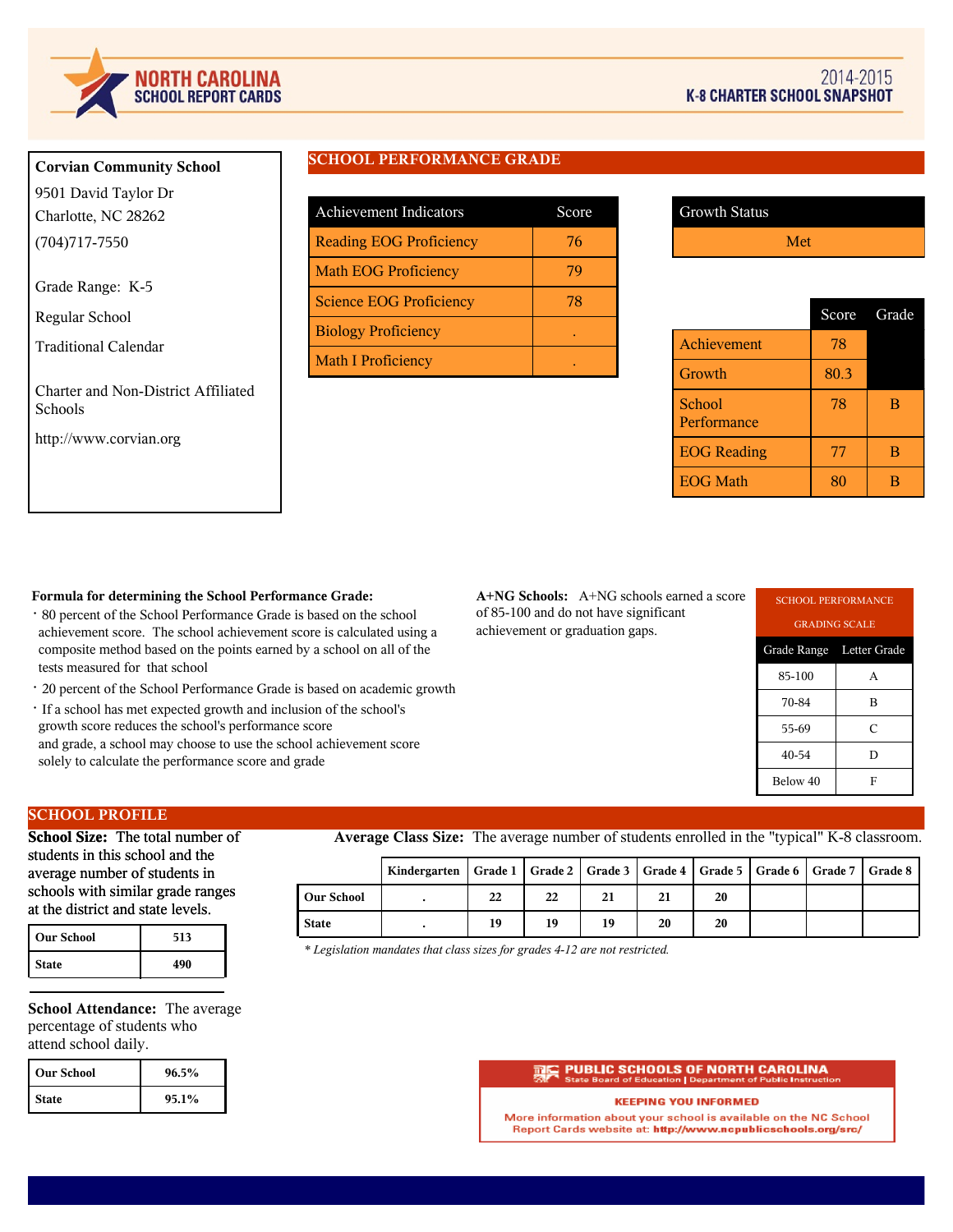## **SCHOOL PERFORMANCE**

**Performance of Students on the NC End-of-Grade Tests:** Percentage of Students at **Level 1** ( **Limited Command** of knowledge and skills)

| LEVEL 1           | Reading | Math  | <b>Science</b> |
|-------------------|---------|-------|----------------|
| <b>Our School</b> | $9.2\%$ | N/A   | 7.3%           |
| <b>State</b>      | 21.6%   | 24.9% | 16.5%          |

 $N/A$  = Fewer than 5% of students

**Performance of Students on the NC End-of-Grade Tests:** Percentage of Students at **Level 2** ( **Partial Command** of knowledge and skills)

| LEVEL 2           | Reading | Math  | <b>Science</b> |
|-------------------|---------|-------|----------------|
| <b>Our School</b> | 14.4%   | 16.4% | 14.6%          |
| <b>State</b>      | 22.1%   | 22.8% | 14.6%          |

 $N/A$  = Fewer than 5% of students

**Performance of Students on the NC End-of-Grade Tests:** Percentage of Students at **Level 3** ( **Sufficient Command** of knowledge and skills) *Students performing at Level 3 are performing at grade level.*

| <b>LEVEL 3</b>    | Reading | Math | <b>Science</b> |
|-------------------|---------|------|----------------|
| <b>Our School</b> | $9.2\%$ | 6.8% | 12.2%          |
| <b>State</b>      | 11.2%   | 8.1% | $9.7\%$        |

 $N/A$  = Fewer than 5% students

**Performance of Students on the NC End-of-Grade Tests:** Percentage of Students at **Level 4** ( **Solid Command** of knowledge and skills) *Students scoring at Level 4 meet NC Standard for College-and Career-Readiness and are performing at or above grade level.*

| LEVEL 4           | Reading | Math  | <b>Science</b> |
|-------------------|---------|-------|----------------|
| <b>Our School</b> | 52.4%   | 41.6% | 59.8%          |
| <b>State</b>      | 34.7%   | 28.3% | 41.5%          |

 $N/A$  = Fewer than 5% of students

**Performance of Students on the NC End-of-Grade Tests:** Percentage of Students at **Level 5** ( **Superior Command** of knowledge and skills) *Students scoring at Level 5 meet NC Standard for College-and Career-Readiness and are performing at or above grade level.*

| LEVEL 5           | Reading  | Math  | <b>Science</b> |
|-------------------|----------|-------|----------------|
| <b>Our School</b> | 14.8%    | 30.4% | 6.1%           |
| <b>State</b>      | $10.4\%$ | 15.8% | 17.7%          |

 $N/A$  = Fewer than 5% of students

# **FIVE ACHIEVEMENT LEVELS**

**LEVEL 1: Limited Command** of knowledge and skills

- Performing At or Above Grade Level: NO
- Meets N.C. Standard for College-and Career-Readiness: NO

#### **LEVEL 2: Partial Command** of knowledge and skills

- Performing At or Above Grade Level: NO
- Meets N.C. Standard for College-and Career-Readiness: NO

**LEVEL 3: Sufficient Command** of knowledge and skills

- Performing At or Above Grade Level: YES
- Meets N.C. Standard for College-and Career-Readiness: NO

### **LEVEL 4: Solid Command** of knowledge and skills

- Performing At or Above Grade Level: YES
- Meets N.C. Standard for College-and Career-Readiness: YES
- **LEVEL 5: Superior Command** of knowledge and skills
- Performing At or Above Grade Level: YES
- Meets N.C. Standard for College-and Career-Readiness: YES

# **What does this achievement level number mean?**

Students scoring at Levels 1 and 2 will likely need additional help next year to succeed in that subject area. Students scoring at Level 3 are considered proficient for that grade level or course, but may still need some targeted help in the next grade or course. Students scoring at Levels 4 and 5 are ready for the next grade or course, and are also on a path to be prepared for college or a career by the time they graduate.

*The reading and math End-of-Grade tests are administered in grades 3-8. The science End-of-Grade tests are administered in grades 5 and 8 only.*

 $\mathcal{L}_\text{max}$  and  $\mathcal{L}_\text{max}$  and  $\mathcal{L}_\text{max}$  and  $\mathcal{L}_\text{max}$  and  $\mathcal{L}_\text{max}$ 

 $\mathcal{L}_\text{max}$  and the contract of the contract of the contract of the contract of the contract of the contract of the contract of the contract of the contract of the contract of the contract of the contract of the contrac

**Annual Measurable Objectives (AMOs):** Per the Elementary and Secondary Education Act (ESEA), North Carolina set AMOs based on 2012-2013 data. Targets can be viewed at www.ncpublicschools.org/accountability/reporting.

Our school met 17 out of 17 targets.